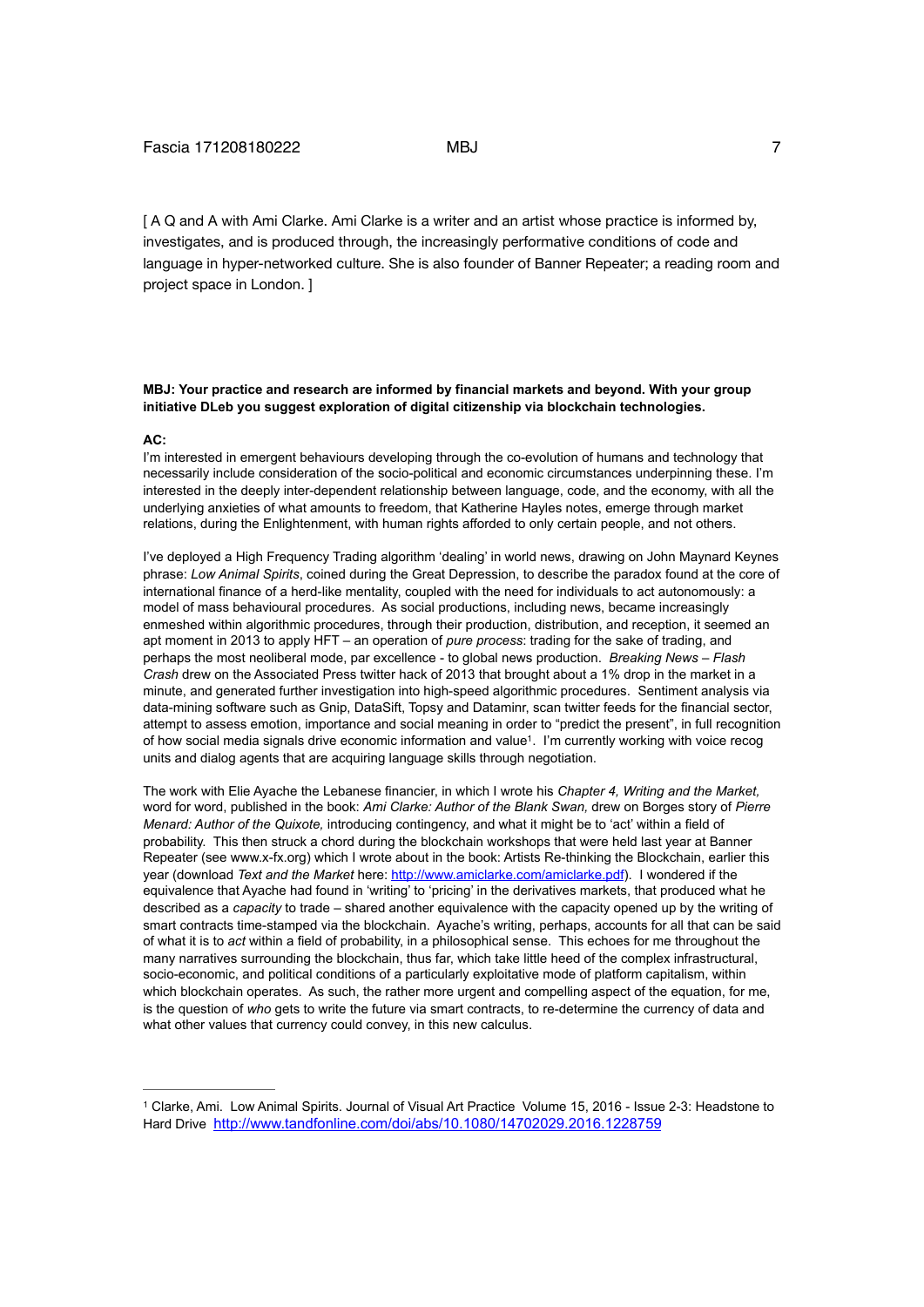**MBJ: I am interested in the link between personal data and innovative business solutions. I am curious what do you hold of the observation of self-surveillance as a model for self-regulation? If we approach our data's brokerage with new marketing skills, what useful toolkit strategies could be adopted from holacratic/ DAO models towards autonomy?** 

#### **AC:**

An array of data may be collected at multiple points of contact via sometimes several interfaces at once, few of which are clearly defined, through complex apparatus' of capture. Reminiscent of Deleuze's conceptualisation of the 'dividual' as a bank of data, what seems indisputable is that personal data has value in a variety of markets. Mike Pepi describes these *"dramatic regimes of measurement that posit an unknowably complex field of inputs"* as facilitating what he calls the sublime administration of platform capitalism. He writes: *'by facilitating this natural omniscience - it makes it seem like governance has melted away*<sup>2</sup>" – a becoming ontological of power.

I'm interested in thinking through the kinds of gradients, or degrees of measure, that are being developed in conjunction with the exploitative practices of data analysis, along spectrums of the affectual register drawn from social media, but also from soft and wearable wetware, and hence my intrigue in your practice, as well as speculatively; bio-engineering, and what new forms of measure develop that inelluctably pertain to how that data is repurposed.

The non linear, or decentralized organisations that have developed in tandem with these practices, that specifically derive profit from ideas of self-organisation, share only an 'engineer's fantasy<sup>3</sup>' that has become 'management's best friend<sup>4'</sup>. Elvia Wilk's writing in Jenna Sutela's recent book Orgs, quotes Mike Pepi saying "from the perspective of the individual worker, asynchrony doesn't remove authority as much as

displace it.<sup>5</sup>" We can see, very readily, how exploitative forms of data extraction instantly merge with the new potential of blockchain, written about in a recent paper that considers turning sensors into data-hawkers via blockchain, in a paper titled: *When Your Sensor Earns Money: Exchanging Data for Cash with Bitcoin.* 

"There is no way for third parties to leverage today's sensor deployments considerably. [...] Attaching a bitcoin address to a sensor could empower the sensor immediately to take part in a worldwide data market."  $6$ 

 $4$  ibid

<sup>5</sup> ibid

p 72 Pepi, Mike. Sublime administration: between platform and organism. Orgs: from slime mold to silicon *<sup>2</sup>* valley and beyond, Jenna Sutela (ed.), 2017. Garret Publications.

<sup>&</sup>lt;sup>3</sup> p34 Wilk, Eva, Orgs (ed) Jenna Sutela. Quoting: Pepi, Mike, "Asynchronous! On the Sublime Administration of the Everyday," e-flux Journal 74 (June 2016), http://www.e-flux. com/journal/74/59798/asynchronous-onthe-sublime- administration-of-the-everyday/.

Wörner, Dominic, von Bomhard, Thomas, When Your Sensor Earns Money: Exchanging Data for Cash with 6 Bitcoin. 2014. http://cocoa.ethz.ch/downloads/2014/08/1834\_sample.pdf